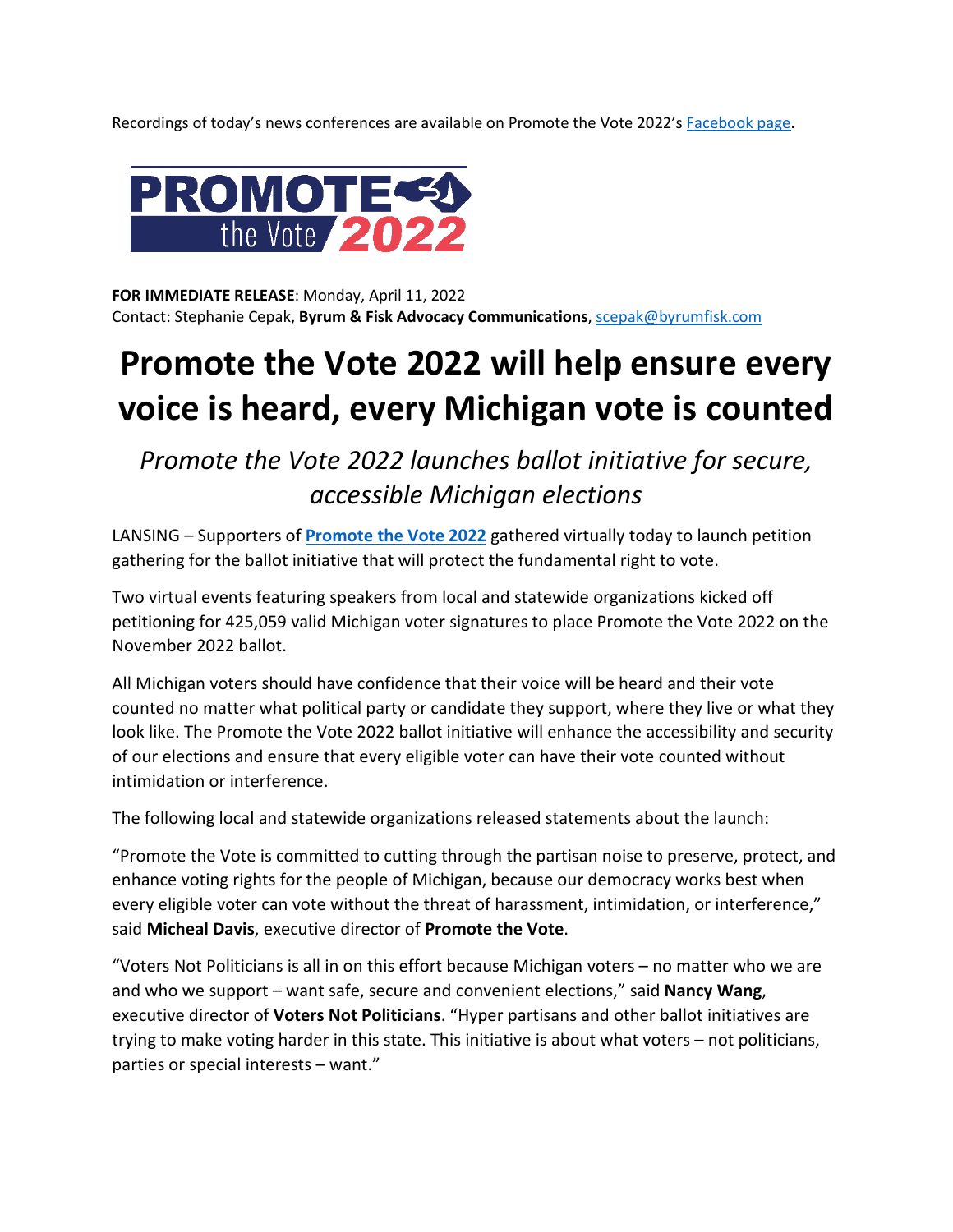"No matter what political party or candidate you support, where you live or what you look like, Promote the Vote 2022 will help ensure all voices are heard and every vote counts," said **Christina Schlitt**, co-president of the **League of Women Voters of Michigan**. "We urge voters in Michigan to sign this important petition and protect voting rights for future generations."

"The NAACP continues to stand ready and willing to protect voting rights at all levels of government, and we encourage everyone who believes in 'Freedom and Justice for All' to get involved with the Promote the Vote 2022 campaign and to Stand Up and be a voice in your community," said **Yvonne White**, president of **NAACP-MI**.

"Michigan is blessed to have many vibrant rural communities, yet we know when it comes to participating in our democracy, it isn't always convenient or accessible for folks in rural communities," said **Bob Thompson**, president of the **Michigan Farmers Union**. "The commonsense solutions in the Promote the Vote 2022 ballot initiative would make voting more convenient for rural voters, along with many other voters who may have difficulty getting to the polls."

"This ballot initiative will help ensure every vote is counted and every eligible voter can vote without harassment, intimidation, or interference," said **Erin Knott**, executive director of **Equality MI**. "This is important to LGBTQ+ voters as it can be emotionally fraught for a transgender or non-binary person to cast a ballot and be challenged over their identification while trying to vote. This is especially true as many in the community face financial or legal roadblocks to updating documents as they transition."

"Emgage is proud to endorse the Promote the Vote ballot initiative. Our goal here at Emgage is to politically empower our Muslim and minority communities, and this all starts with making voting easy and accessible for all Michiganders," said **Nada Al-Hanooti**, executive director of **Emgage Michigan**. "This initiative is vital in achieving our goal to fully enfranchise our citizens and ensure that we are all equally represented."

"When we head to our polling precinct or fill out our absentee ballot, we should be confident our voice is heard and our vote is counted no matter what we may look like or whatever part of the Great Lakes state we call home," said **Brooke Harris,** voting rights manager for **Michigan League of Conservation Voters.** "This ballot initiative will ensure our elections are safe and secure while providing common sense improvements to make voting more convenient and accessible."

"Michigan voters should have confidence knowing that every eligible vote cast will be counted, regardless of what we look like or where we live," said **Loren Khogali**, executive director for the **American Civil Liberties Union of Michigan**. "Voters must know that their voices will be heard at the ballot box. The ACLU of Michigan has been working with Promote the Vote since its founding in 2018, and we are excited to help announce their ballot initiative to further enshrine Michiganders' voting rights in the state Constitution. The right to vote impacts every issue that we work on and is fundamental to protecting the civil rights and liberties that allow people to